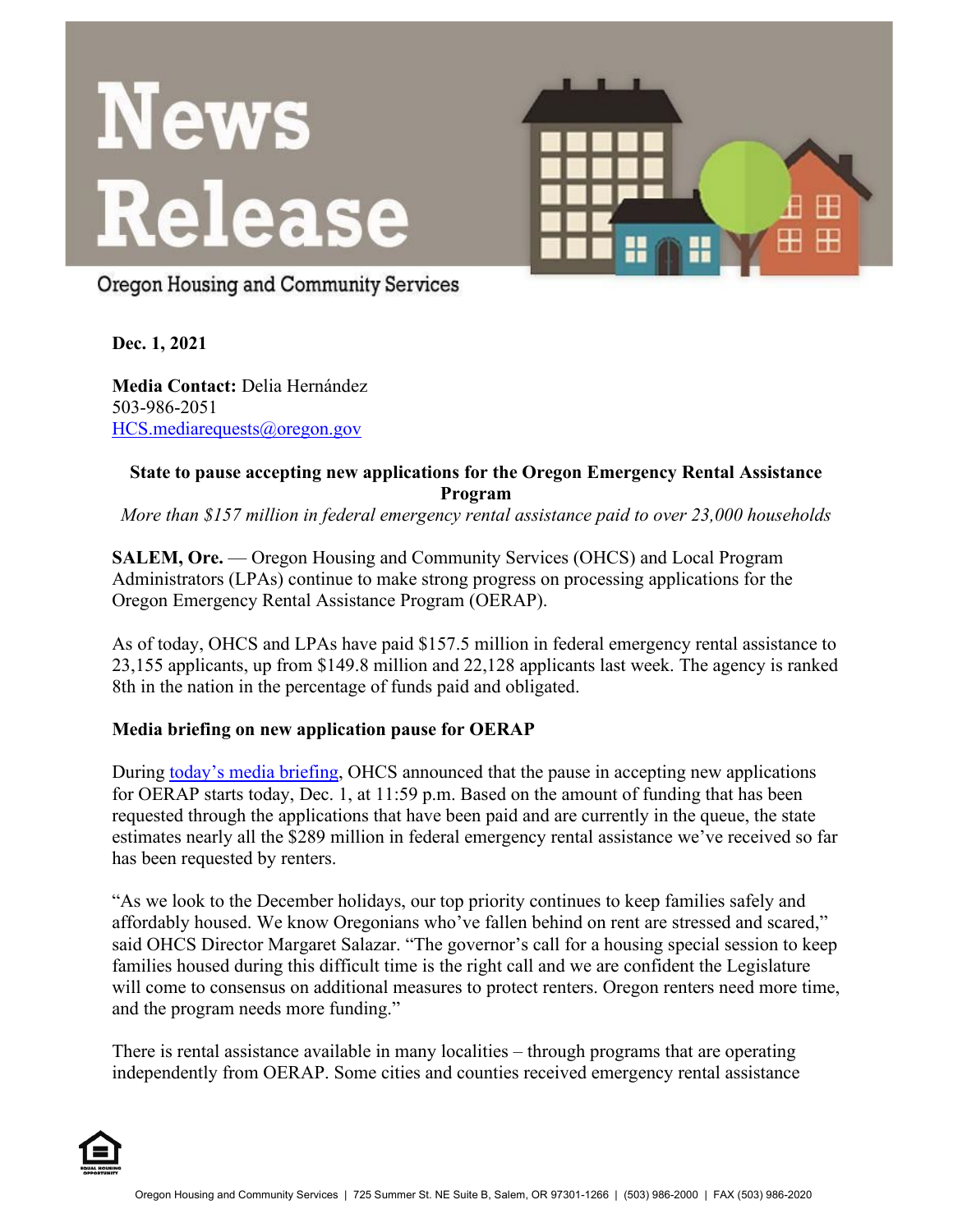

funding directly from the U.S. Department of the Treasury, and these programs should have funds available. They include:

- [City of Portland and Multnomah County,](https://www.portland.gov/phb/rent-relief/multnomah-county-rent-assistance) 503-222-5555
- [Clackamas County,](https://www.clackamas.us/coronavirus/resources) 503-655-8575
- [Lane County,](https://lanecounty.org/cms/One.aspx?portalId=3585881&pageId=16741613) 541-682-3776
- **[Marion County,](https://www.co.marion.or.us/BOC/CD/Pages/rentalassistance.aspx) 971-706-1364**
- [Washington County,](https://caowash.org/programs/housing-stability/renter-support.html) 503-615-0770

People can also contact 211 or [Community Action Agencies](https://www.oregonrentalassistance.org/additional-assistance/) in their area.

If a person has previously submitted an application or began an application, the pause will not impact them. Those who started their applications will still be able to complete them, and those applications that were previously submitted will still be processed. Applicants can continue to log on to the OERAP portal to complete their application or check the status of their finished application. They will be alerted by email as their application advances.

Anyone who has fallen behind on rent or may get behind on December rent is encouraged to apply for emergency rental assistance before 11:59 p.m. Dec. 1 at oregonrentalassistance.org.

#### **Progress and updated numbers**

Through its [three-point plan,](https://www.oregon.gov/ohcs/about-us/Documents/press/10-08-2021-Media-Release.pdf) OHCS and its processing partner, Public Partnerships LLC (PPL), have made significant strides to drive rapid application processing in the past several weeks. Currently, 150 PPL staff are processing applications with a focus on applications outside the 60- /90-day safe harbor period. In the past week, PPL processed close to 547 applications, exceeding their 500-application target.

To date, OHCS and LPAs have:

- Paid \$157,576,939 to landlords and tenants to help 23,155 Oregon households.
- Processed and obligated an additional \$27.4 million in funds for 3,265 households.
- Received more than 55,736 completed applications.

Visit the [OERAP dashboard](https://public.tableau.com/app/profile/oregon.housing.and.community.services/viz/OregonERAWeeklyReportDashboard/ExternalPaymentDashboard) for more data.

#### **Applications in review process**

About 20,987 applications are in the review process. The 60-/90-day window of protection begins when a tenant shows proof they applied for the program. However, this data is not currently available. As proxy, OHCS is tracking when a tenant completes an OERAP application and the number of applicants who have not been paid outside of the 60-day window (90 days in Multnomah County and unincorporated areas of Washington County). Applications outside the 60-/90-day window are being moved from the LPA in their county to PPL.

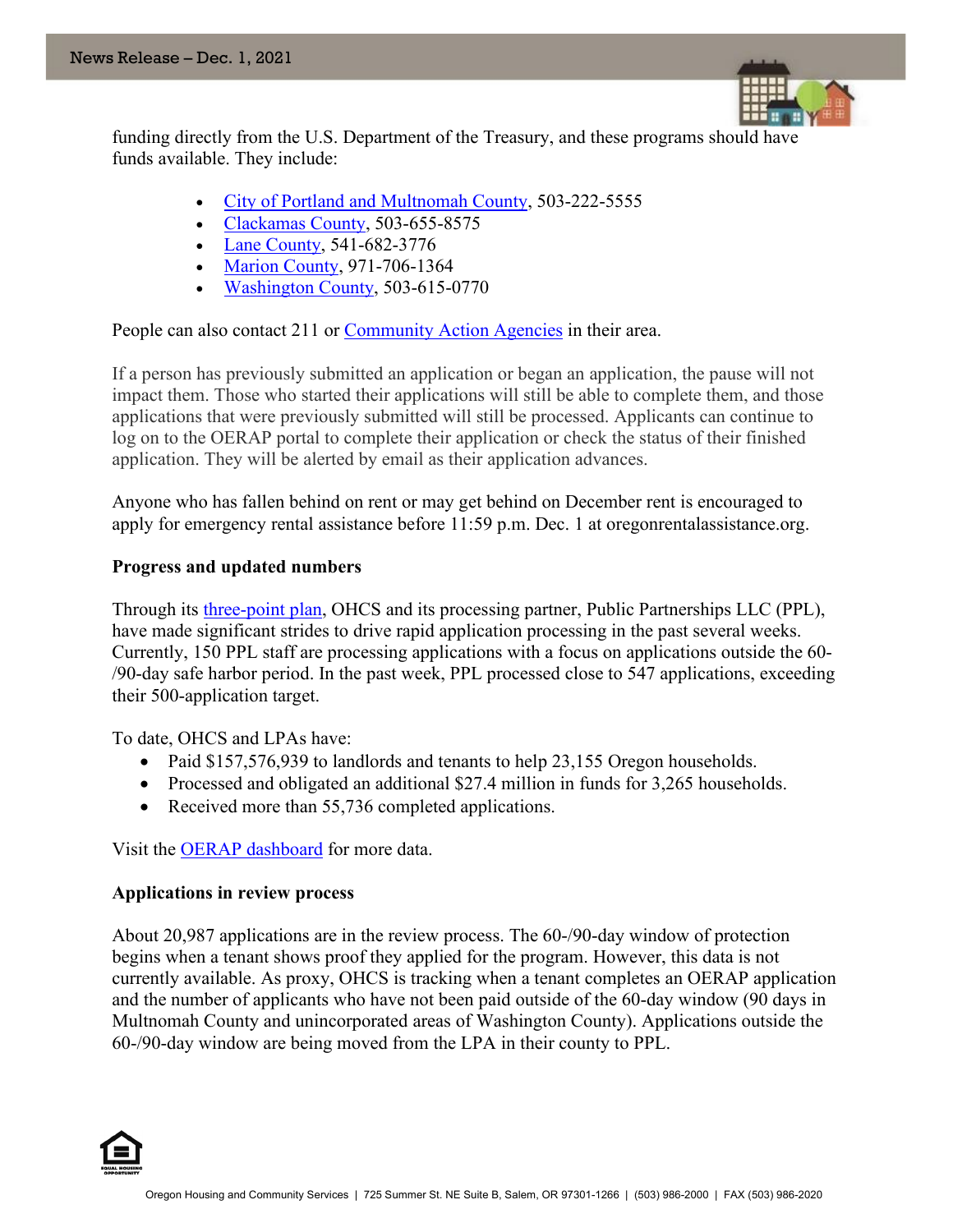

The graph below shows an estimate of the geographic areas with the most applications outside the 60- and 90-day windows of protection as of Dec. 1. This graph does not include applications outside the 60-/90-day window from counties that received ERA funding directly from the U.S. Treasury.



Below is a graphic that shows average application processing times for each county for the OERAP program as of this week.

# Average Application Processing Time (Days) as of Dec. 1, 2021



\*Multnomah County is not included in this as a comparison because they have a 90-day window. Their average processing time is 75 days. On average, PPL processed applications within an